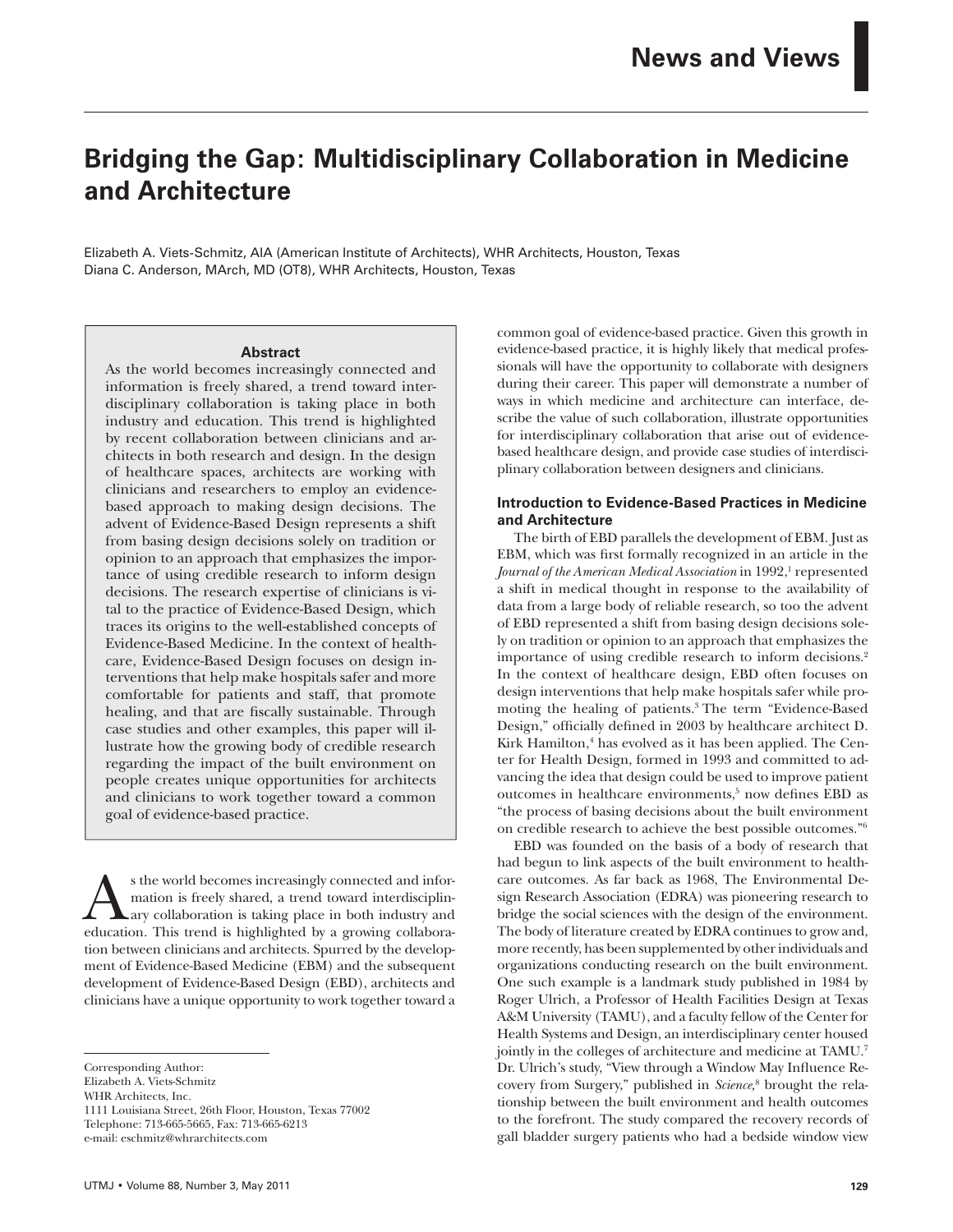of either trees or a brick building wall with no nature. The outcomes data showed that those with the nature view, compared to those who looked out at the wall, had shorter hospital stays, suffered fewer minor post-surgical complications (such as persistent headache or nausea) and needed far fewer doses of strong narcotic pain drugs. The above findings indicated that views of nature in hospitals could enhance clinical or medical outcomes and, furthermore, the results suggested that nature could improve economic outcomes by reducing the costs of care due to shortened lengths of hospital stays.

While the concept of EBD draws its inspiration from EBM, there are some important differences between the two (Table 1). Unlike EBM, which is based on a large body of credible research compiled over decades, EBD research is relatively recent, but growing. EBD practitioners emphasize the need for hypothesis-driven qualitative studies and are striving to raise the level of rigor in research through education and partnering with clinicians and PhD researchers who have expertise in the research process. Since EBD deals with measures such as clinical outcomes as well as environment-behaviour interactions, the approach to EBD often combines both qualitative with quantitative methods.<sup>2</sup>

Given the synergies between the concepts of EBD and EBM, there is a significant opportunity for collaboration between designers and clinicians to further explore the correlation between clinical outcomes and design decisions. EBD practitioners look to the medical field for their expertise in evidence-based decision-making. Evidence-based practices can be especially fruitful when undertaken in collaboration between various disciplines. In recognition of the benefits of cross-disciplinary collaboration, the National Institute of Health recently revised grant requirements to allow for multiple Principal Investigators (PIs), creating exciting opportunities for research across varied disciplines.<sup>1</sup>

## **Interdisciplinary Collaboration in Medical & Design Journals**

The crossing-over between EBD and EBM is evident in that medical journals have recently begun featuring articles on topics related to healthcare design.11,12 In 2008, the *Journal of the American Medical Association* featured a commentary piece on the relation of single-patient rooms to patient safety,13,14 while the *Canadian Medical Association Journal* has published several *News* and *Humanities* reviews in recent years on current issues facing the healthcare design community.15,16 The *New England Journal of Medicine* featured a perspective article in 2010 on the emerging importance of patient amenities in hospital care, reporting that patients believe the nonclinical experience is twice as important as the clinical reputation in making hospital choices.17

The development of peer-reviewed publications for Evidence-Based Design research has also been seen in the health care design community, notably with the initiation of the peer-reviewed *Health Environments Research and Design Journal* (HERD) in 200718 and the *World Health Design Journal* (WHD), developed in 2008 by the International Academy for Design and Health.19 WHD features a blend of articles on recently constructed projects in addition to peer-reviewed research papers covering various EBD topics.

In upcoming years, we expect to see a growth in the trend of EBD research featured in medical journals, in addition to physicians and medical staff contributing to the peer-reviewed architectural journals. This crossover and blend of interdisciplinary research will be invaluable to the advancement of the knowledge gained from studying the impact of the physical environment on clinical outcomes.

| <b>Category of Comparison</b>           | <b>Evidence-Based Design (EBD)</b>                                                                                                                                                                                                                      | <b>Evidence-Based Medicine (EBM)</b>                                                                                                                                                                                                                                                                           |
|-----------------------------------------|---------------------------------------------------------------------------------------------------------------------------------------------------------------------------------------------------------------------------------------------------------|----------------------------------------------------------------------------------------------------------------------------------------------------------------------------------------------------------------------------------------------------------------------------------------------------------------|
| <b>First Formal Recognition</b>         | 20034                                                                                                                                                                                                                                                   | 19921                                                                                                                                                                                                                                                                                                          |
| <b>Types of Research Literature</b>     | Hypothesis-driven quantitative methods are<br>increasingly used and a growing body of meta-<br>analyses exist. EBD, which often deals with<br>environment-behavior interactions, is commonly<br>approached from a qualitative perspective. <sup>2</sup> | Quantitative methods (including systematic reviews,<br>meta-analyses, and randomized controlled trials) rank<br>highest on the evidence pyramid.                                                                                                                                                               |
| <b>Quantity of Literature Available</b> | Relatively small, but growing body of rigorous studies<br>relating to healthcare design. <sup>2</sup>                                                                                                                                                   | Approximately 25,000 randomized controlled trials<br>and controlled clinical trials published yearly. <sup>9</sup>                                                                                                                                                                                             |
| <b>Education</b>                        | Growing emphasis on research skills in design<br>education. <sup>2</sup>                                                                                                                                                                                | Research skills, methods, and concepts are ingrained<br>in undergraduate and post-graduate education. <sup>2</sup>                                                                                                                                                                                             |
| Level of Rigor                          | Rigor can be misunderstood by designers. Many<br>designers have begun to partner with MDs or PhDs<br>to design better, more rigorous studies. Architectural<br>educational institutions have begun to teach the EBD<br>process.                         | Relatively high level of rigor in EBM. The education<br>system teaches clinicians how to read, evaluate, and<br>apply literature as well as how to conduct their own<br>research.                                                                                                                              |
| <b>Opportunities</b>                    | Many designers are looking to partner with clinicians<br>to evaluate the effects of design interventions on<br>patients, staff, and others who spend time in a hospital<br>or clinic.                                                                   | There are a wealth of potential research topics that<br>relate the built environment to clinical outcomes<br>or fiscal performance. For example: environmental<br>variables that may contribute to the spread of<br>infection or the effects of the NICU environment on a<br>neonate's future health outcomes. |

**Table 1.** Comparison of Evidence-based Design and Evidence-based Medicine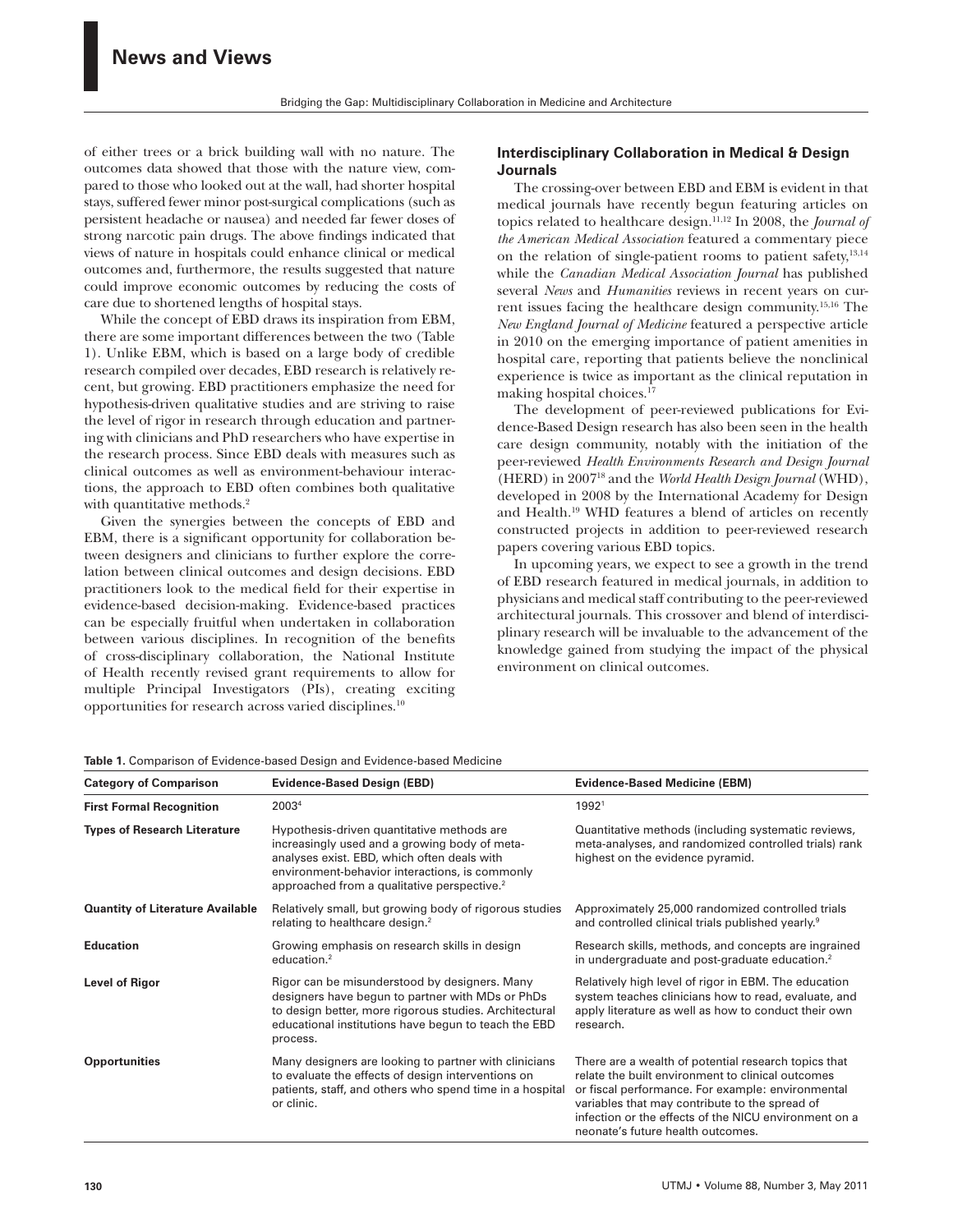#### **Translating the Literature into Architectural Practice**

Architects are formally trained to understand human behaviour and apply this knowledge to design solutions. Furthermore, healthcare designers spend years developing expertise in the functional considerations of healthcare design. To supplement this wealth of experiential knowledge, many architecture firms are also incorporating medical professionals into the architecture practice and office setting. Due to the growing need for EBD research, a number of design firms are hiring doctorate-level full-time staff to oversee research initiatives. In addition, some firms have integrated clinicallytrained staff (e.g., Registered Nurses, Respiratory Therapists, or others) to help educate the firm, to lead client meetings, to assist with strategic planning, and to help guide design decisions. Less than a handful of firms have hired individuals with physician (MD) qualifications. During hospital user group meetings for a design project, physicians, nurses, and others with clinical expertise provide valuable input into the staff flow patterns and clinical needs within various settings.

#### **Professional Associations**

Another place in which the crossover between medicine and architecture can be seen is in professional medical associations, where architects have begun to join as members in recent years. Most notable perhaps is the Society of Critical Care Medicine (SCCM), which today is the leading international organization dedicated to ensuring excellence and consistency in the practice of critical care. There are 14,000 SCCM members in 80 countries.<sup>20</sup> Of this membership, there is a handful of architect members primarily involved in a 17-year annual design competition co-sponsored since 1992 by the SCCM, with the American Association of Critical Care Nurses (AACN) and the American Institute of Architects Academy of Architecture for Health (AIA/AAH). Entries are judged by several panels of physicians, nurses, and architects. Winning Intensive Care Units (ICUs) have subsequently been studied and design trends over the years have been identified.<sup>21,22</sup>

#### **Evidence-Based Design Guidelines**

The SCCM, along with a few other professional organizations, has published evidence-based design guidelines to assist in the planning and design of hospitals. The SCCM ICU Design Guidelines, published in *Critical Care Medicine* in 1995,<sup>23</sup> provides architects and planners with a guide for designing critical care units in order to address patient, family and staff needs. These guidelines are currently being revised in order to reflect an evidence-based approach to design elements. Additionally, the American Institute of Architects (AIA) Academy of Architecture for Health initially developed *Guidelines for Design*  and Construction of Health Care Facilities in 1987,<sup>24</sup> the most recent version in 2010 was published by the Facilities Guidelines Institute.25 These Guidelines are updated on a four-year cycle by the multidisciplinary Health Guidelines Revision Committee. Individuals knowledgeable about health care practices and health care facility design (doctors, nurses, facility managers, architects, and engineers) and those who apply the document in the field (state and federal authorities having jurisdiction) serve on the committee.<sup>26</sup> As these comprehensive guidelines

are becoming required code in much of North America and best practice beyond, it is important that physicians are aware of the need for further research on the effects of environmental features on health outcomes, as this research will make up the basis of future hospital design guidelines.

In Ontario, building codes have placed a special emphasis on the design of hand-washing sinks. In health care settings, adherence to hand hygiene recommendations is the single most important practice for preventing the transmission of pathogens and directly contributes to patient safety.3 Perhaps one of the most comprehensive documents for hand hygiene best practices has been developed in Canada by the Province of Ontario's Ministry of Health and Long Term Care.<sup>27</sup> With respect to design criteria, this document includes indications for the placement of hand-washing sinks in health care facilities. These recommendations are some of the most stringent and advanced for preventing infections, and were initiated after the 2003 near pandemic SARS (Severe Acute Respiratory Syndrome) outbreak, which resulted in 43 deaths in the Greater Toronto Area.28 Examples of design recommendations include: sinks should be free-standing (not be inserted into or immediately adjacent to a counter); sinks should not have storage underneath them (due to proximity to sanitary sewer connections and risk of leaks or water damage); the design of hand-washing sinks (e.g., depth, position of drain) should prevent splash back that may contaminate hands or faucets; controls (faucets) should be hands-free; and electric eye operation or foot-, elbow-, or knee-operated handles/ blades are acceptable.<sup>27</sup>

It is likely that in the future, additional guidelines will be developed in order to refine the existing recommendations as well as incorporate supplementary evidence as more research on how the physical environment impacts patient well-being, staff efficiency and healthcare costs is undertaken.

## **Case Study: Design to Support Multidisciplinary Care Teams**

Collaboration between the disciplines of architecture and medicine addresses the increasing frequency of a multidisciplinary design process when building or renovating healthcare spaces. As the general focus of patient care shifts from disease and illness to patient health and well-being, an increased emphasis on integrative medicine also appears to be a growing trend within clinical practice.29 This trend has created a need for healthcare spaces that accommodate a variety of care disciplines to address patient needs, as described by the following case study.

The Center for Integrative Medicine and Wellness at Stamford Hospital in Stamford, CT, USA is located in an ambulatory care facility, adjacent to other ambulatory service lines such as cancer treatment, cardiology, and rehabilitation. The Wellness Center is designed to accommodate many different services including: pain management, women's health, integrative cardiology, and integrative medicine. Direct access from the integrative medicine area to breast screening enables women to visit with multiple caregivers in their care team during a single visit. Similarly, pain management patients may go directly between the Wellness Center and the cancer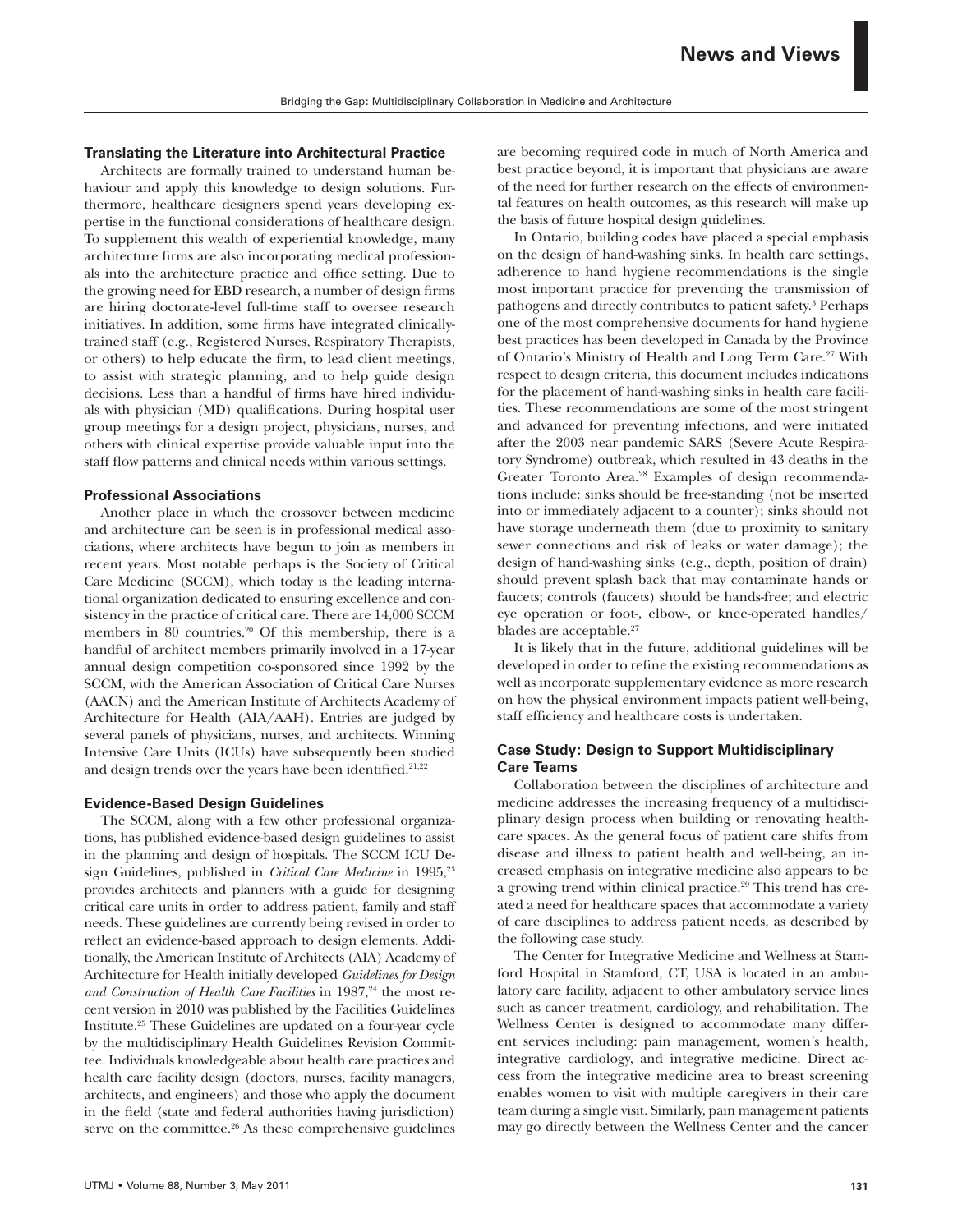treatment area. During a single visit to the Wellness Center, a patient may take advantage of multiple services and visit with multiple clinicians. To accommodate a diverse mix of services, the Wellness Center has a flexible area that can serve multiple services- the "meeting area" is a multimedia-ready room that can accommodate a small meeting of a patient with his or her physician, or a larger meeting of a patient with one's care team or an educational class for a group of patients (Figure 1). Flexibility is key and patient rooms are designed to accommodate all types of visits, from a massage therapy session (with dimmable lighting, music, and a soothing atmosphere) to a physical exam (with bright lighting, easily cleanable surfaces, and storage for equipment and supplies) (Figure 2).



**Figure 1.** Photograph of team collaboration area with moveable Shoji screens to accommodate large or small groups (©Woodruff/Brown Architectural Photography)

The design of this Center strives to address the comprehensive and multi-faceted approach taken by this institution to create a positive patient experience while addressing their healthcare needs. It is likely that architects will see a growing need for this type of flexible multidisciplinary design in the future and that clinicians will encounter an increase in interdisciplinary practice.



**Figure 2.** Photograph of exam/treatment room, designed to accommodate various types of patient visits (©Woodruff/Brown Architectural Photography)

## **Case Study: Collaborative Evidence-Based Design Process**

This replacement Emergency Department (ED) for Stamford Hospital (anticipated construction completion 2013) was designed using an evidence-based approach. As a teaching hospital, the new 48,000 square foot ED will house 45 private treatment rooms, including a dedicated pediatric area, and is planned to accommodate 45,000 visits per year (Figure 3). The ED design team consisted of architects and interior designers as well as physicians, hospital administrators, nurses, infection control representatives, facilities department representatives, and other hospital staff. In early design meetings, these individuals expressed both clinical needs as well as a desire for the design to be sensitive to the patient experience. In addition to getting input from these experts in their respective fields, a literature review on topics of importance to the design team was conducted. A number of design decisions stemmed from the clinical input and available literature. For example, the waiting areas were placed with landscaped outside views that are accessible from the waiting area. Studies have shown that gardens can provide positive distraction and can also be restorative for people who are under stress.<sup>30</sup> Since television has been shown to raise the blood pressure of stressed individuals in a waiting room, $31$  a large portion of the ED waiting area was designated a no-television area. A number of features were chosen to address infection control, including hand-washing stations located in readily accessible areas off the corridors in addition to those in patient rooms. Studies have correlated a higher rate of hand-washing with an increase in number of sinks.<sup>32,33</sup> Since noise and other distractions can contribute to medical errors, as identified in the draft guidelines of the *Pharmacopeial Forum,*34 medication dispensing areas were enclosed in rooms to minimize interruptions and distractions to nurses while dispensing medication.

The project team, consisting of hospital representatives and designers, went beyond simply using research to help make design decisions; they also identified an area for further exploration-- the acoustic environment. While it is known that hospitals can be noisy and that this noise can cause sleep disturbances in the inpatient setting, distractions that may lead to medical errors, and can raise levels of stress hormones, $3,35$ less is known about the causes and effects of noise in the ED specifically. The project team is currently designing a study to explore causes of noise in the ED with the goal of developing a set of acoustic design recommendations to help mitigate noise in the ED setting. As this project illustrates, despite the growing body of literature relating to healthcare environments, there are still many frontiers for research into the way buildings affect people. Patients as well as staff who work in hospitals stand to benefit from further evidence-based improvements in the healthcare environment.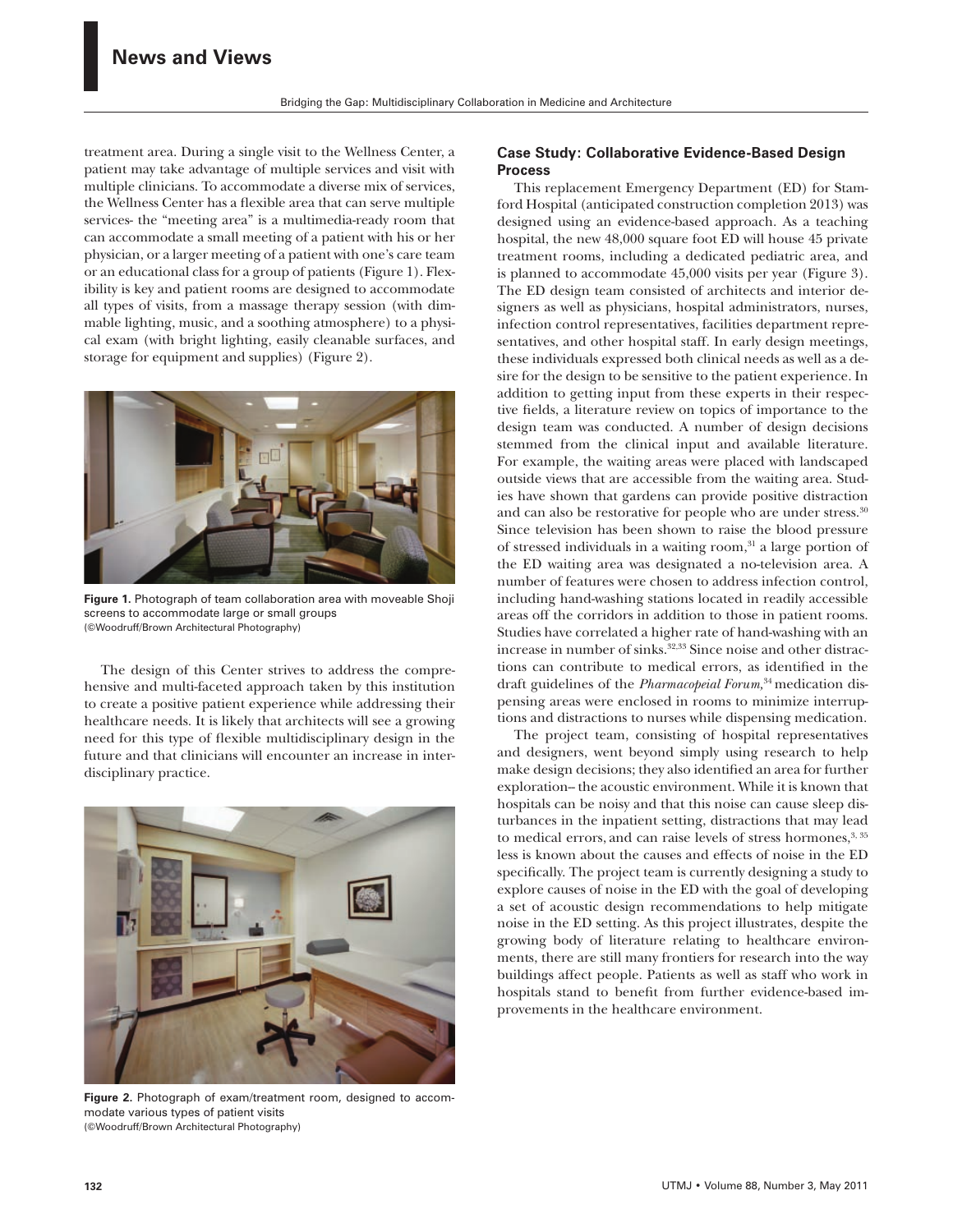

Bridging the Gap: Multidisciplinary Collaboration in Medicine and Architecture

**Figure 3.** Stamford Hospital Emergency Department Floor Plan (Image courtesy of WHR Architects, Inc.)

## **The Future of Medicine and Architecture: Interdisciplinary Collaboration and Evidence-Based Practice**

It is likely that many physicians, nurses and other allied clinical staff at some point in their career will be involved with the design of a new facility or renovation of an existing facility. These clinicians should realize that their clinical knowledge and experience are critical to the success of design review meetings. When the project team recognizes a gap in the literature, clinicians may consider this gap to be an opportunity to test outcomes of a design solution and publish their research. By adding to the growing body of literature linking specific design decisions to clinical outcomes, the collaborative interaction between physicians, nurses, and architects will become increasingly valuable for getting the most out of a building project. In applying this evidence-based approach, the disciplines of both medicine and architecture are striving towards a common goal – to address and improve the health and well-being of patients, family and staff using hospital and healthcare buildings.

## **Conflicts of Interests**

The authors report being employed by WHR Architects Inc, which focuses on the design and planning of health care facilities. No other potential conflict of interest relevant to this article was reported.

## **References**

- 1. Evidence-Based Medicine Working Group. Evidence-based medicine: a new approach to teaching the practice of medicine. J Am Med Assoc.1992; 268(17):2420-1232.
- 2. Viets E. Lessons from evidence-based medicine: what healthcare designers can learn from the medical field. Health Environments Research and Design Journal. 2009; 2:2.
- 3. Ulrich RS, Zimring C, Zhu X, Dubose J, Seo H, Choi Y, et al. A review of the research literature on evidence-based healthcare design. Health Environments Research & Design. 2008; 1(3):61-125.
- 4. Hamilton DK. The four levels of evidence-based practice. Healthcare Design. Nov 2003; 18–26.
- 5. About The Center for Health Design [Internet]. Concord (CA): The Center for Health Design. c2011- [cited 2011 Jan 10]. Available from: http:// www.healthdesign.org/chd/about.
- 6. de Swaan A, Jencks C, Verderber S, et al. In: Wagenaar C, editor. The architecture of hospitals. Rotterdam, NL: NAi Publishers; 2006. p. 271-89.
- The Center for Health Systems and Design [Internet]. College Station (TX): College of Architecture, Texas A&M university. c2009-2010 [cited 2011 Jan 11]. Available from: http://archone.tamu.edu/chsd/.
- 8. Ulrich RS. View through a window may influence recovery from surgery. Science. 1984; 224(4647):420-21.
- 9. Gluud C, Nikolova D. Likely country of origin in publications on randomized controlled trials and controlled clinical trials during the last 60 years [internet]. Trials. 2007 [cited 2011 Jan 16]; 8(7). doi:10.1186/1745-6215-8-7. Available from: http://www.ncbi.nlm.nih.gov/pmc/articles/PMC1808475/.
- 10. Office of Science and Technology Policy: Agency recognition of multiple principle investigators on federally funded research projects. 72 Federal Register 184 (24 September 2007), pp. 54257-54260.
- 11. Anderson D. The palliative care unit: does room design matter? University of Toronto Medical Journal. 2007; 3(3):183-9.
- 12. Todd R, Anderson D. Bedside rounds versus conference room rounds: which are preferred? Crit Care Med. 2009; 37(12) Sppl:A283.
- 13. Detsky ME, Etchells E. Single-patient rooms for safe patient-centered hospitals. J Am Med Assoc. 2008; 300(8):954-956.